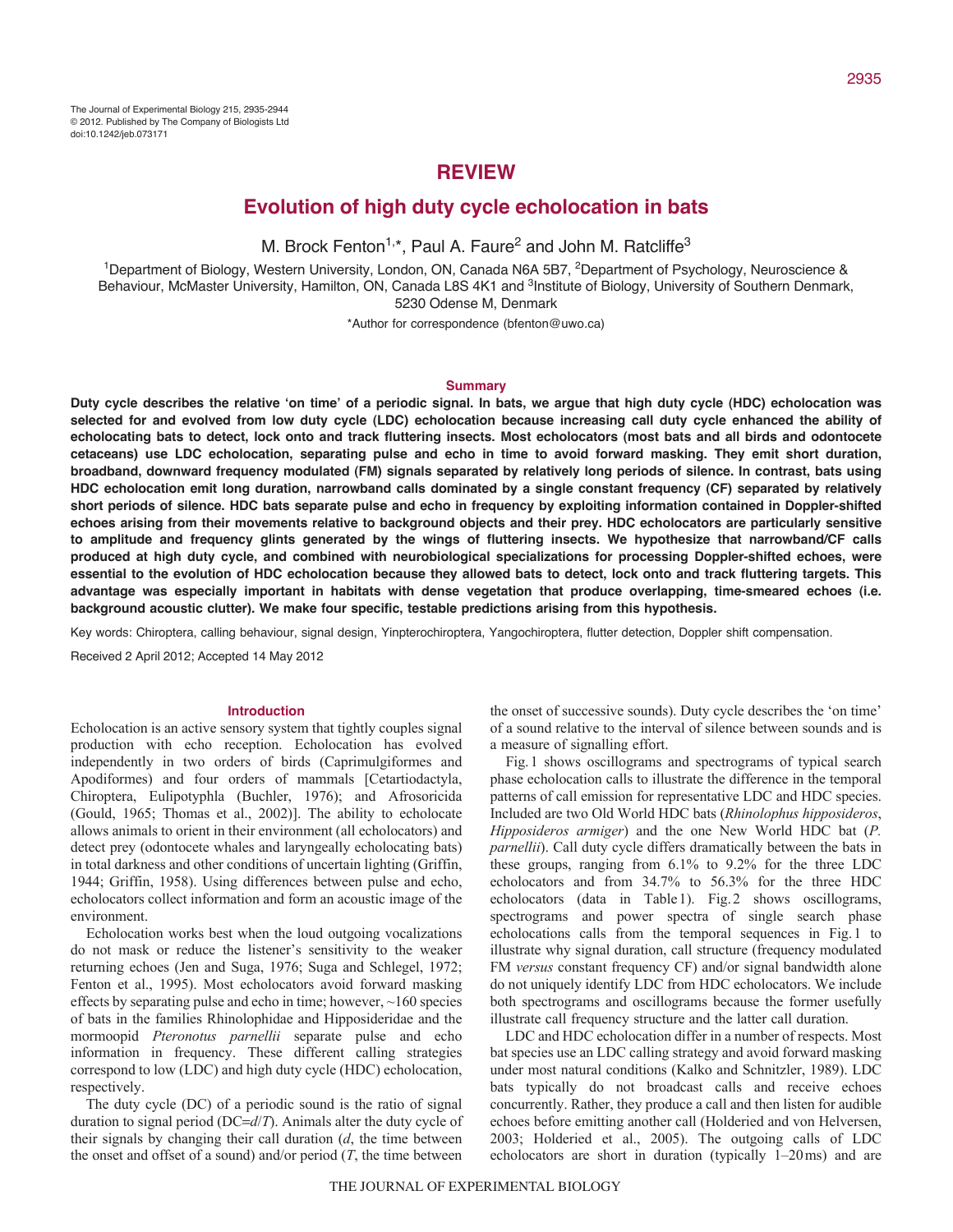

Fig. 1. Temporal pattern of biosonar call emission for low duty cycle (LDC) and high duty cycle (HDC) echolocators. Each panel shows an oscillogram (top) and spectrogram (bottom) and illustrates the typical temporal pattern of call emission during the search phase of echolocation. LDC species like *Myotis lucifugus* (A), *Pteronotus davyi* (B) and *Eptesicus fuscus* (C) emit short duration, broadband frequency modulated (FM) echolocation signals, whereas HDC species like *Rhinolophus hipposideros* (D), *Pteronotus parnellii* (E) and *Hipposideros armiger* (F) emit long duration, narrowband CF signals. Duty cycle data are presented in Table 1. Oscillogram signal amplitude is displayed in arbitrary units.

separated by long intervals of silence (Fig.1A–C). For the purpose of this paper, we define LDC bats as those producing signals with a duration <25% of their signal period during the search phase of echolocation. Most LDC bats produce echolocation calls with their larynx, although a handful of species in the family Pteropodidae use tongue clicks (Griffin et al., 1958; Yovel et al., 2010).

HDC bats avoid auditory masking by separating pulse and echo in frequency, allowing them to broadcast calls and receive echoes at the same time (Schuller, 1974; Schuller, 1977). HDC bats take advantage of information contained in Doppler-shifted echoes generated by the relative movements of bat and target, including acoustic glints generated by the wingbeats of fluttering insects. Echolocation calls of HDC bats consist of a long CF component followed by a brief, downward FM sweep. In some species, the initial portion of the call also contains a short, upward FM sweep (Henson et al., 1987; Jones and Rayner, 1989). Narrowband calls of HDC bats are typically multi-harmonic with the highest signal energy in the second acoustic element (Pye and Roberts, 1970; Schnitzler and Denzinger, 2011). HDC bats emit long duration calls (e.g. 10 to >50ms) relative to their call period (Fig.1D–F). We operationally define HDC bats as those whose signal durations are ≥25% of their call periods during the search phase of echolocation. There are ~160 species of HDC echolocators, most of which are in the Old World families Rhinolophidae and Hipposideridae, and one species (*P. parnellii*) in the New Word family Mormoopidae. Rhinolophids appear to be the most neurobiologically specialized HDC echolocators and hipposiderids the least specialized, with *P. parnellii* falling in between (Neuweiler, 1990). All HDC bats are laryngeal echolocators. Old World HDC echolocators typically emit sounds through their nostrils, whereas *P. parnellii* emits sounds through its mouth (Schnitzler and Denzinger, 2011). Both LDC and HDC species exhibit echo intensity compensation; that is, bats decrease the sound pressure level (SPL) of vocalizations to compensate for the increase in echo amplitude received during the approach to a target (Kick and Simmons, 1984; Kobler et al., 1985; Hiryu et al., 2008).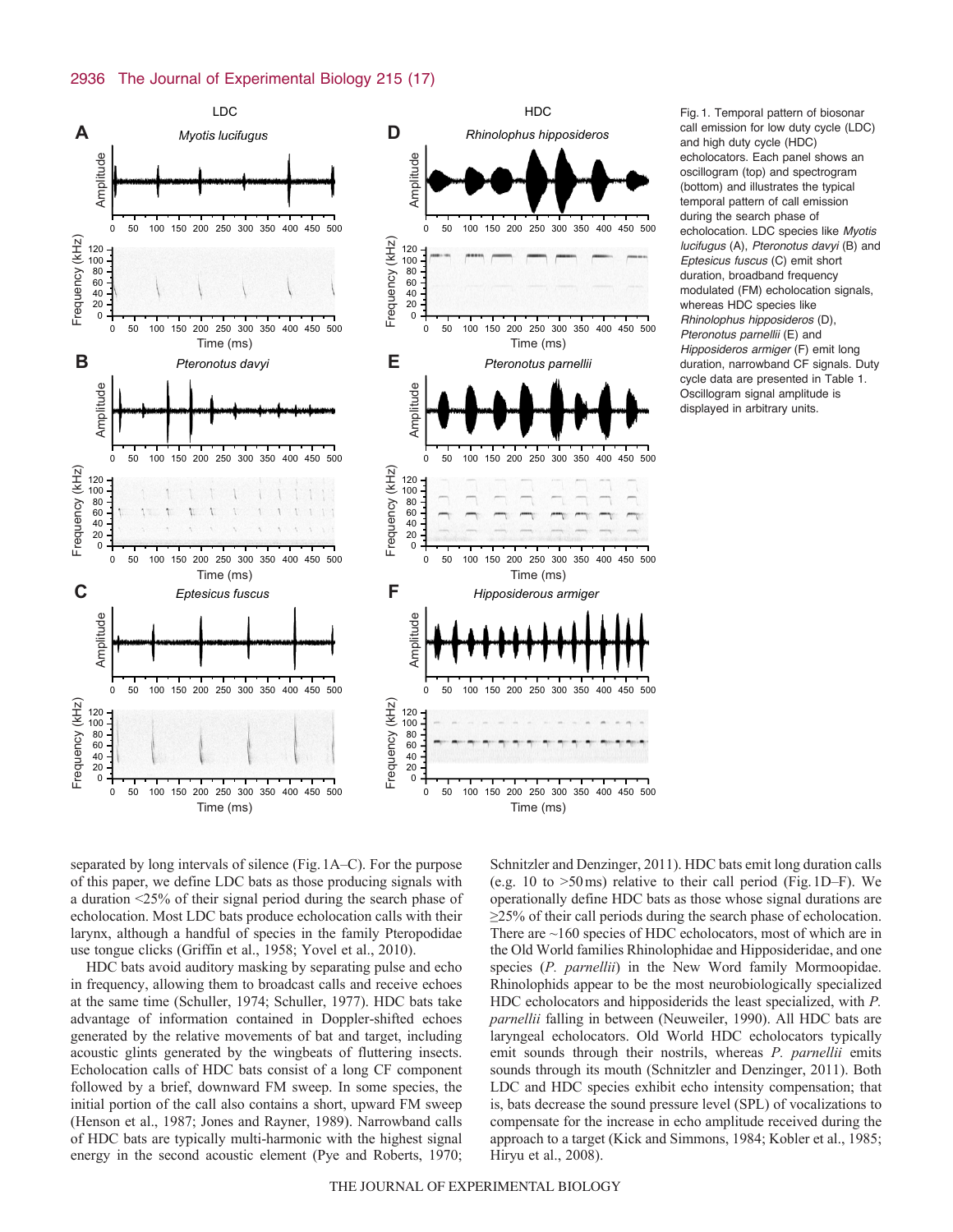Aerial-hawking bats searching for flying insects emit a sequence of calls in which pulse duration decreases and the pulse repetition rate and duty cycle increase from the search to the approach to the terminal phases of hunting (Griffin et al., 1960; Simmons et al., 1979; Kalko et al., 1998). During feeding buzzes, LDC bats actively control the bandwidth and focus of their echolocation beam (Surlykke et al., 2009; Jakobsen and Surlykke, 2010). Furthermore, superfast muscles in the larynx are vital to the production of rapid call sequences during feeding buzzes (Elemans et al., 2011). While it is assumed that HDC echolocators also possess superfast laryngeal muscles (Elemans et al., 2011), it is unknown whether they also control their sonar beam width.

Here, we compare HDC and LDC bats and develop a hypothesis about the origin and evolution of HDC echolocation. We argue that the combination of acoustic and neurobiological specializations that evolved with HDC echolocation improved the ability of bats to detect, lock onto and track fluttering prey. We are not the first students to have arrived at this hypothesis for the evolution of HDC echolocation but, to the best of our knowledge, we are the first to make it explicit and provide a framework of testable predictions.

#### **HDC echolocation**

HDC bats have a unique combination of four features. First, they emit echolocation calls with long durations relative to their signal period. Second, the peak call energy is concentrated into a narrow spectral band dominated by a CF component (Neuweiler, 1990; Jones, 1999). Third, the peripheral auditory system of HDC bats contains anatomical modifications in the cochlea and an overrepresentation of afferent neurons each tuned to a narrow frequency range centred on and slightly above the second harmonic of the CF echolocation call component (Pollak et al., 1972; Suga et al., 1976). This 'auditory fovea' results from mechanical specializations of the basilar membrane of the cochlea and a disproportionate representation of sharply tuned neurons at all levels of the central auditory system (Suga and Jen, 1976; Schuller and Pollack, 1979; Rübsamen et al., 1988; Pollak and Casseday, 1989; Ostwald, 1984; Neuweiler, 1990). Fourth, HDC bats exhibit Doppler shift compensation, which involves lowering the frequency of the next outgoing echolocation call to compensate for the flight-induced Doppler-shifted increase in frequency of the previous call's echo (Schnitzler, 1973; Jen and Kamada, 1982). Details of this behaviour have been documented extensively in laboratory studies with both stationary and moving bats (e.g. freeflying bats recorded with stationary microphones or from bats placed at the end of a moving pendulum). A few studies have also managed to record outgoing biosonar vocalizations and the Doppler-shifted echoes that return to a flying bat by attaching a small microphone and radio transmitter to the head of the animal (Henson et al., 1987; Hiryu et al., 2005; Hiryu et al., 2008). Regardless of the technique, these studies confirm that flying bats adjust the frequency of their sonar emissions to correct for flightinduced Doppler-shifted echoes. Doppler shift compensation ensures the narrowband/CF echo remains centred on the auditory fovea (Schuller and Pollack, 1979; Schnitzler, 1970). Among HDC echolocators, hipposiderids perform less well at Doppler shift compensation than rhinolophids and *P. parnellii* (Habersetzer et al., 1984; Gaioni et al., 1990), perhaps because of the more broadly tuned auditory fovea in the hipposiderids (Schuller, 1980; Habersetzer et al., 1984; Moss and Schnitzler, 1995; Schnitzler and Denzinger, 2011).

The ability to extract information from Doppler-shifted echoes of fluttering insects allowed HDC bats to detect and continuously

| Table 1. Call duration, period and duty cycle in larygneally |                   |  |  |
|--------------------------------------------------------------|-------------------|--|--|
|                                                              | echolocating bats |  |  |

| Family/ <i>Species</i>      | $d$ (ms) | $T$ (ms) | DC (%) | Strategy   |
|-----------------------------|----------|----------|--------|------------|
| Suborder Yinpterochiroptera |          |          |        |            |
| Rhinopomatidae              |          |          |        |            |
| Rhinopoma hardwickei        | 5.4      | 100.1    | 5.0    | <b>LDC</b> |
| Hipposideridae              |          |          |        |            |
| Hipposideros armiger        | 11.4     | 34.0     | 34.7   | HDC        |
| Asellia tridens             | 7.3      | 28.5     | 27.9   | <b>HDC</b> |
| Rhinolophidae               |          |          |        |            |
| Rhinolophus blasi           | 38.0     | 93.1     | 40.9   | <b>HDC</b> |
| Rhinolophus capensis        | 31.2     | 68.9     | 45.3   | HDC        |
| Rhinolophus clivosus        | 27.3     | 58.2     | 46.9   | <b>HDC</b> |
| Rhinolophus euryale         | 52.9     | 96.4     | 56.1   | HDC        |
| Rhinolophus ferrumequinum   | 53.4     | 93.6     | 57.1   | HDC        |
| Rhinolophus hipposideros    | 41.3     | 73.4     | 56.3   | <b>HDC</b> |
| Rhinolophus mehelyi         | 50.4     | 103.5    | 47.9   | HDC        |
| Suborder Yangochiroptera    |          |          |        |            |
| Emballonuridae              |          |          |        |            |
| Diclidurus alba             | 13.8     | 156.4    | 9.6    | LDC        |
| Rhynchonycteris naso        | 5.1      | 49.7     | 10.3   | <b>LDC</b> |
| Noctilionidae               |          |          |        |            |
| Noctilio leporinus*         | 13.5     | 108.3    | 12.4   | <b>LDC</b> |
| Mormoopidae                 |          |          |        |            |
| Mormops blainvilli          | 3.1      | 40.3     | 7.8    | <b>LDC</b> |
| Pteronotus davyi            | 6.1      | 66.3     | 9.2    | LDC        |
| Pteronotus gymnonotus       | 5.2      | 40.7     | 12.9   | LDC        |
| Pteronotus macleayi         | 4.3      | 54.3     | 8.0    | <b>LDC</b> |
| Pteronotus parnellii        | 30.9     | 72.9     | 43.3   | HDC        |
| Pteronotus personatus       | 4.9      | 43.3     | 12.4   | <b>LDC</b> |
| Pteronotus quadricens       | 3.5      | 42.7     | 8.2    | <b>LDC</b> |
| Phyllostomidae              |          |          |        |            |
| Monophyllus redmanii        | 1.7      | 33.1     | 5.0    | <b>LDC</b> |
| Vespertilionidae            |          |          |        |            |
| Eptesicus furinalis         | 7.4      | 325.0    | 2.3    | LDC        |
| Eptesicus fuscus            | 4.9      | 81.1     | 7.9    | <b>LDC</b> |
| Kertivoula spp.             | 1.4      | 30.9     | 6.8    | <b>LDC</b> |
| Lasiurus borealis           | 9.7      | 136.7    | 7.1    | <b>LDC</b> |
| Lasiurus cinereus           | 11.9     | 246.1    | 4.8    | <b>LDC</b> |
| Murina leukogaster          | 0.7      | 43.4     | 1.7    | LDC        |
| Myotis evotis               | 4.0      | 107.1    | 3.8    | <b>LDC</b> |
| Myotis lucifugus            | 5.9      | 96.3     | 6.1    | <b>LDC</b> |
| Otonycteris hemprichii      | 4.3      | 137.0    | 3.4    | <b>LDC</b> |
| Perimyotis subflavus        | 10.8     | 135.8    | 8.0    | <b>LDC</b> |
| Pipistrellus sp.            | 5.2      | 92.2     | 5.8    | LDC        |
| Molossidae                  |          |          |        |            |
| Molossus molossus           | 10.7     | 97.1     | 12.5   | LDC        |
| <b>Molossus rufus</b>       | 13.1     | 176.6    | 7.4    | <b>LDC</b> |
| Molussus sp.*               | 14.2     | 69.3     | 20.7   | LDC        |
| Tadarida brasiliensis       | 13.4     | 278.1    | 4.8    | <b>LDC</b> |
| Tadarida teniotis           | 12.2     | 152.5    | 13.1   | LDC        |

DC, duty cycle;  $d$ , call duration; *T*, period:  $DC=(d/T)\times 100$ .

Shown are search phase echolocation data for 37 species of bats free flying in the field or calling from a perch. Low duty cycle (LDC) echolocation is defined as DC <25%; high duty cycle (HDC) echolocation is defined as DC ≥25%. Species marked with an asterisk are reported to have variable duty cycle echolocation.

track prey in dense vegetation and thus forage in areas with high background acoustic (echoic) clutter (Bell and Fenton, 1984). HDC bats may also be more readily attracted to fluttering targets than LDC bats (Goldman and Henson, 1977; Lazure and Fenton, 2011). In these respects, HDC echolocators differ from LDC echolocators.

Echoes returning to a flying bat are Doppler shifted because of changes in the relative velocities of the bat and target (Schnitzler, 1968; Schnitzler, 1970; Schnitzler, 1973). The CF component of the echo becomes shifted up (down) in frequency as the distance between the flying bat and insect decreases (increases). Doppler-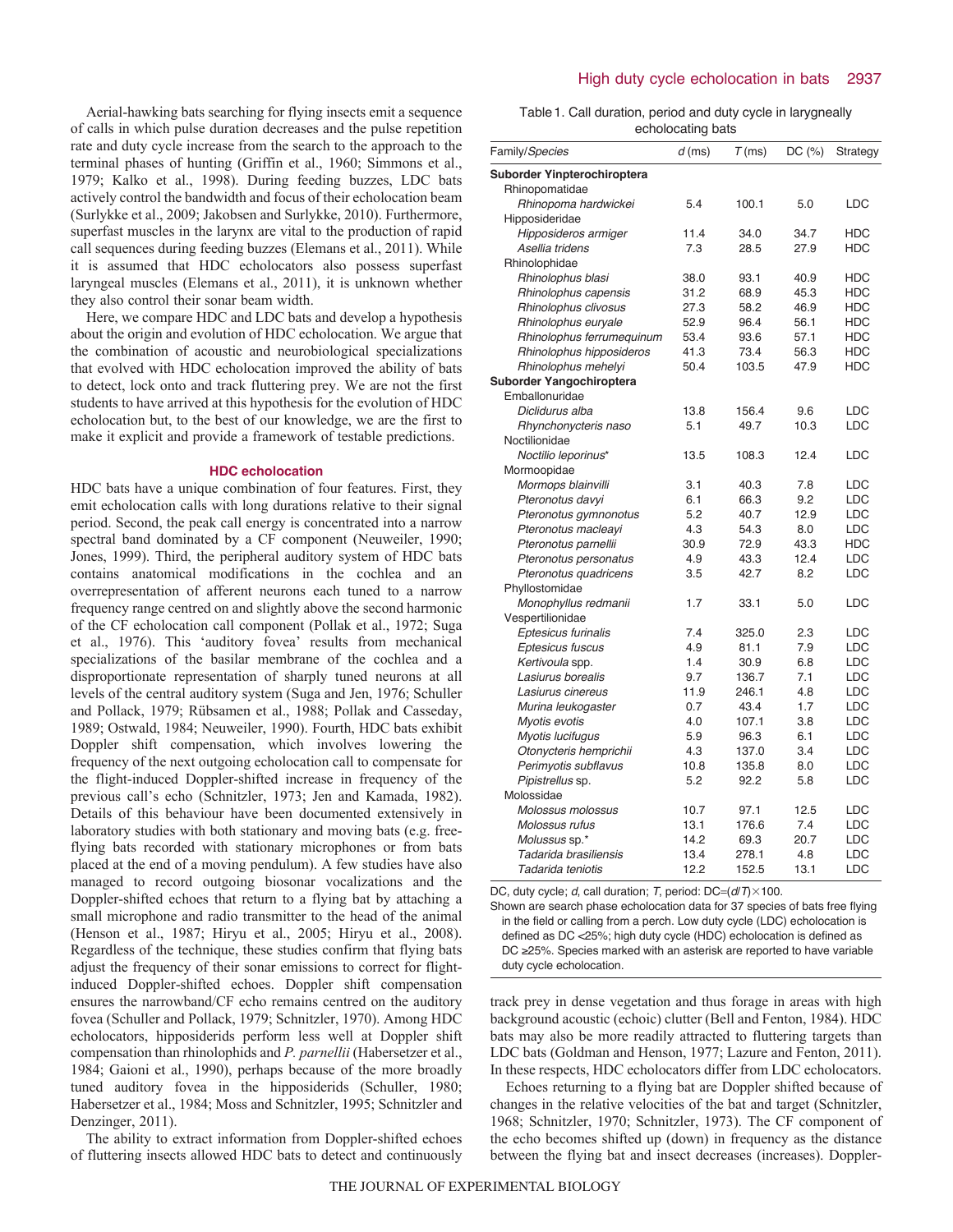

Fig. 2. Echolocation calls of LDC and HDC bats. Comparison of single echolocation calls demonstrates that signal duration, call structure and/or signal bandwidth alone cannot uniquely discriminate LDC from HDC echolocators. (A–C) Single search phase calls from LDC echolocators; (D–F) search phase calls from HDC species. For each call we show an oscillogram (top), a spectrogram (bottom left) and a fast Fourier transform (FFT) power spectrum (bottom right). The calls of *H. armiger* have been high-pass filtered (30 kHz cutoff frequency) to remove background insect noise. Oscillogram signal amplitude is displayed in arbitrary units.

shifted echoes may also contain 'acoustic glints' that appear as fluctuations in the amplitude and spectral composition within the CF component. Glints are generated by the rhythmic motion of the insect's wings relative to the direction of sound propagation from the bat (Schnitzler et al., 1983; Kober and Schnitzler, 1990; Henson et al., 1987). HDC bats do not compensate for Doppler shifts generated by insect wing movements (Trappe and Schnitzler, 1982).

Echoes from the long duration calls of HDC bats may contain multiple amplitude and frequency glints. The time interval between individual glints in the echo corresponds to about the reciprocal of twice the insect's wingbeat rate (Schnitzler et al., 1983; Koselj et al., 2011). Amplitude glints are produced by changes in the reflective area of the fluttering insect target. Specifically, when the insect's wings are perpendicular to the direction of sound propagation (typically near the top or bottom of the stroke), this presents a larger reflective surface that can increase echo amplitudes by  $\geq$ 20dB compared with the body of the insect when the wings are horizontal (Henson et al., 1987; Kobler et al., 1985). Frequency glints are Doppler-shifted spectral broadenings in the CF component of the echo resulting from the motion of insect's wings towards or away from the bat (Schnitzler et al., 1983). Frequency glints appear as a  $\pm 2$  kHz spectral broadening in the CF echo, and the sign of the frequency change (re. the CF component) indicates the direction of wing motion (Schnitzler and Denzinger, 2011). Such brief frequency glints are superimposed on the overall Doppler-shifted CF echo from the insect's body. *Rhinolophus ferrumequinum* can resolve differences in flutter rate of <10Hz for frequencies within its auditory fovea (von der Emde and Menne, 1989).

HDC bats may recognize particular types of insects by wingbeat signatures encoded in the amplitude and frequency glints of returning echoes (Schuller, 1984; Schnitzler, 1987; Kober and Schnitzler, 1990). Wingbeat signatures and other features of prey flight patterns may help determine which items are attacked or ignored by HDC echolocators when a smorgasbord of insects is available (Koselj et al., 2011). Echoes from LDC echolocation calls contain less glint-related information and thus may not provide the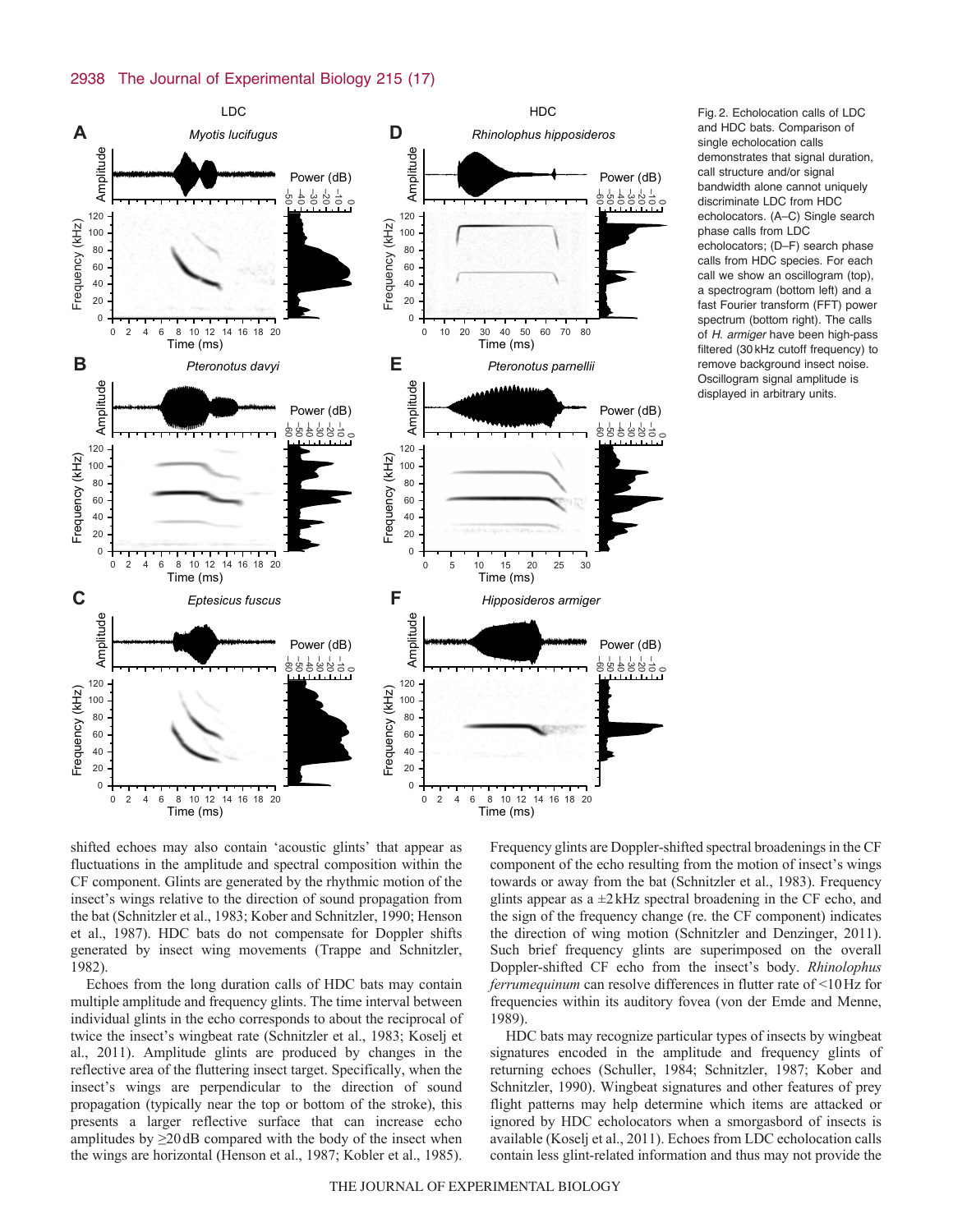sensory feedback necessary to make precise decisions about prey selection (i.e. to be a 'picky eater'). Echoes from the calls of HDC bats encode the temporal patterning (spacing) of acoustic glints and follow the rhythm of the insect's wingbeat cycle (Schnitzler et al., 1983; Kober and Schnitzler, 1990). Wingbeat rates of flying insects typically range from 10 to  $50$  Hz  $(T=100-20)$  ms), so only some HDC bats with CF durations >40ms (mainly rhinolophids) will frequently receive single echoes containing multiple acoustic glints over several wingbeat cycles. Hipposiderids and *P. parnellii* presumably obtain this information over several successive echoes. Evidence of foraging selectivity comes from observations of several species of HDC bats that responded to and tracked passing insects, but only attacked some of them [e.g. *Hipposideros commersoni* (Vaughan, 1977), *Rhinolophus rouxi* (Neuweiler et al., 1987), *R. ferrumequinum* and *R. hipposideros* (Jones and Rayner, 1989)]. This in contrast to LDC species, some of which attack inanimate objects in the wild (Acharya and Fenton, 1992; Barclay and Brigham, 1994).

Relative to LDC echolocators, HDC bats dramatically increase call duty cycle during prey capture attempts (Vogler and Neuweiler, 1983; Schnitzler et al., 1985; Jacobs et al., 2008), suggesting the increase in duty cycle indicates that a bat has detected a fluttering target and is locking onto the target and/or confirming its identity. Multiple time- and frequency-smeared background clutter echoes may make the amplitude and frequency glints of fluttering insects more conspicuous in a manner analogous to stochastic resonance processing in the auditory system (e.g. Henry, 1999). A comparison of search phase echolocation call sequences emitted by LDC and HDC bats free-flying in the field or calling from a perch (Fig.1) demonstrates that HDC bats have the potential to acquire more detailed and almost continuous data about fluttering targets compared with LDC bats. Table1 presents typical call duration, period and duty cycle data for search phase echolocation calls of representative bats.

#### **Variable duty cycle echolocation**

The distinction between HDC and LDC echolocation is generally consistent (Fig.1; Table1), but some foraging molossids (e.g. *Molossus* spp. but typically not *Eumops* spp., *Otomops* spp., *Tadarida* spp.) emit calls with duty cycles between 15% and 30%. As yet, there is no evidence that *Molossus* spp. perform Doppler shift compensation or that they are attracted to fluttering targets. The basilar membrane of *Tadarida brasiliensis* shows a slight expansion (6mm per octave) in the frequency range used for echolocation, but nothing approaching the overrepresentation specialization of the sensory epithelium associated with the acoustic fovea in HDC bats [40mm per octave (Vater and Siefer, 1995)]. Furthermore, when flying in the lab, many LDC bats emit calls with a shorter duration and period and an increased duty cycle relative to when they are calling in the field [e.g. *Eptesicus fuscus* (Surlykke and Moss, 2000)]. Hence, most if not all bats increase duty cycle when trying to collect more information about situations in which they are operating, just not to the extent of HDC echolocators (Simmons et al., 1979).

Data from a small molossid (*Molossops temminckii*) recorded in the field reveal duty cycles from  $~6\%$  to  $~18\%$  (Guillén-Servent and Ibáñez, 2007). The echolocation behaviour of *Noctilio* species (*N. albiventris*, *N. leporinus*; Noctilionidae) demonstrates flexibility in duty cycle among bats previously considered to be LDC echolocators. When foraging, *Noctilio* spp. emit a mixture of calls with just CF, just FM or a combination of CF–FM components and regularly alternate duty cycle between 10% and 40%

(Schnitzler et al., 1994; Kalko et al., 1998). Both *Noctilio* spp. partially compensate for flight-induced (but not target-induced) Doppler shifts in echoes by lowering the CF components of their emitted signals (Wenstrup and Suthers, 1984; Roverud and Grinnell, 1985). Auditory brainstem responses in *N. leporinus* reveal moderately sharp neural tuning near the CF component of its narrowband echolocation calls (Wenstrup, 1984); however, peripheral and central specializations of its auditory system are not known to provide an auditory fovea.

None of the bats categorized as LDC in Table 1 shows the unique combination of the four features we identify as being characteristic of HDC echolocators. The presence of individual features such as narrowband calls, increases in duty cycle during prey capture, narrowly tuned neurons or Doppler shift compensation do not alone represent HDC echolocation as we have identified it. Doppler shift compensation is mainly restricted to HDC echolocators, although among mormoopids both *P. parnellii* (an HDC echolocator) and *Pteronotus personatus* (an LDC echolocator) perform Doppler shift compensation, whereas other LDC mormoopids (e.g. *Mormoops megalophyllus* and *Pteronotus davyi*) do not (Smotherman and Guillén-Servent, 2008). Arguably the situation in molossids, noctilionids and mormoopids other than *P. parnellii* demonstrates that LDC echolocators have tremendous potential to modify patterns of call production and information processing.

### **Evolution of HDC echolocation**

Current morphological and molecular evidence suggests that the monophyletic order Chiroptera is composed of two suborders (Teeling, 2009), each including HDC laryngeal echolocators – the Yinpterochiroptera (Rhinolophidae and Hipposideridae) and Yangochiroptera (Mormoopidae – *P. parnellii*; 1 species). If LDC laryngeal echolocation was the ancestral condition in echolocating bats, then it could have evolved once and persisted in all Yangochiroptera and most Yinpterochiroptera (Fig.3). In this scenario, laryngeal echolocation was lost within one group (Pteropodidae) of Yinpterochiroptera. In some pteropodid species from the genus *Rousettus* tongue-click echolocation subsequently evolved. This hypothesis is supported by two observations. First, the echolocation signals of all bats except *Rousettus* spp. are tonal and produced in the larynx. Second, in laryngeally echolocating bats the stylohyal bone (part of the mammalian hyoid apparatus) contacts, and sometimes is fused with, the tympanic bone, which surrounds and supports the tympanic membrane. Neither condition – echolocation calls with time–frequency structure or stylohyal–tympanic bone contact – occurs in pteropodid bats, including those that echolocate with tongue clicks (Veselka et al., 2010a).

Alternatively, LDC echolocation could have evolved independently in Yinpterochiroptera and Yangochiroptera. If LDC echolocation was the ancestral condition in bats, then either scenario necessitates the independent evolution of HDC echolocation at least once in both suborders. At present it is not possible to resolve which scenario is correct.

Simmons (Simmons, 1980) suggested that a short duration CF call with multiple harmonics was the ancestral condition in larygneally echolocating bats, and that the principal trend in the evolution of echolocation was a broadening of signal bandwidth by the introduction of FM components. In this scenario, long duration CF–FM echolocation calls, an auditory fovea with specializations for glint/flutter detection and Doppler shift compensation would be more specialized (derived) conditions that evolved independently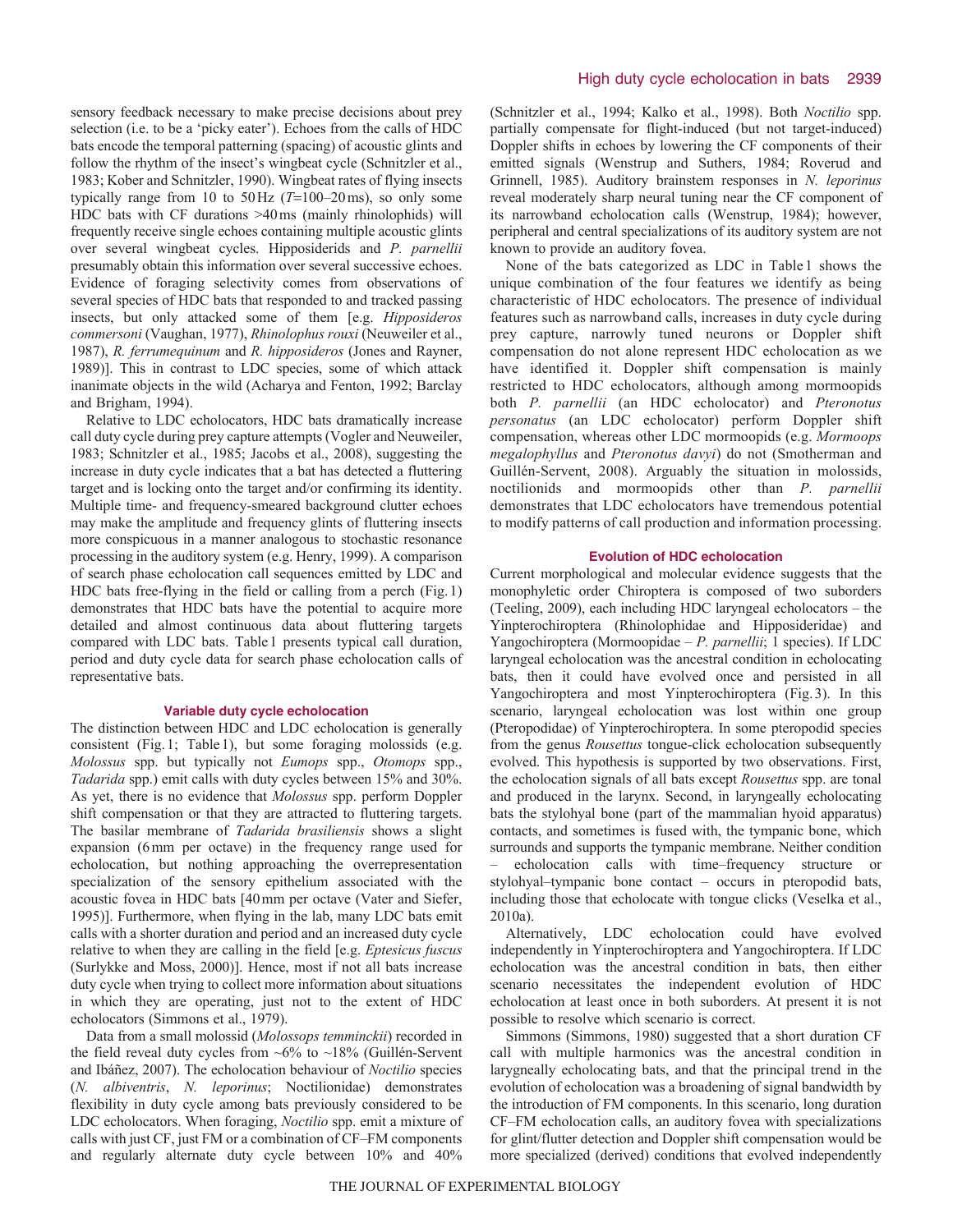

Fig. 3. Evolution of LDC and HDC echolocation in bats. Two equally parsimonious scenarios for the evolution of echolocation in the two currently recognized suborders of bats, the Yinpterochiroptera and the Yangochiroptera. Left, laryngeal echolocation is presumed to be ancestral and has evolved once (+) but was lost (–) in the family Pteropodidae. Right, laryngeal echolocation is presumed to have evolved twice, once in the lineage leading to the Yangochiroptera (+) and again in the lineage leading to the Rhinolophoidea (+). After Fenton and Ratcliffe (Fenton and Ratcliffe, 2010). The superfamily Rhinolophoidea includes the families Rhinolophidae, Hipposideridae, Rhinopomatidae, Craseonycteridae and Megadermatidae. The superfamily Emballonuroidea includes the families Emballonuridae and Nycteridae. The superfamily Vespertilionoidea includes the families Vespertilionidae, Thyropteridae, Natalidae, Furipteridae, Molossidae, Myzopodidae and Miniopteridae. The superfamily Noctilionoidea includes Noctilionidae, Mormoopidae and Phyllostomidae.

in the Rhinolophidae and Hipposideridae (Yinpterochiroptera) and in the mormoopoid *P. parnellii* (Yangochiroptera).

Increasing the strength of the outgoing vocalization from the larynx was an essential adaptation in the evolution of echolocation to track flying insects (Fenton et al., 1995). Echolocation in air is a relatively short-range operation because of the physics of sound propagation through the atmosphere. Two factors are involved. First, geometric spreading (i.e. the inverse square law) reduces energy in both outgoing sounds and returning echoes equally across all frequencies. Second, the absorption of sound energy by water molecules in the atmosphere increases dramatically at frequencies above 30kHz (Lawrence and Simmons, 1982), compounding attenuation by geometric spreading. Many echolocating bats emit signals with amplitudes in excess of  $130$ dB SPL (re.  $20 \mu Pa$ ) at 10cm in front of the bat's mouth (Holderied et al., 2005; Surlykke and Kalko, 2008). Such high SPLs allow bats to detect insect targets at 20–30m (Surlykke and Kalko, 2008), much greater detection distances than previously reported [*ca*. 3–5m (Kick, 1982)]. Together, detection distance and flight speed have an important impact on foraging by aerial-hawking bats. A bat flying at  $5 \text{ m s}^{-1}$ that detects a moth at 30m has 6s to react, while one flying at  $10 \text{ m s}^{-1}$  has only 3s to react. Thus, reducing outgoing call strength results in a shorter effective operating range, giving bats less time to detect, track and intercept airborne targets.

The echolocation calls of laryngeally echolocating bats show structured changes in frequency over time. Call frequencies range from  $\sim$ 8 to  $>$  200 kHz, and most species emit calls with peak energy between 20 and 60kHz (Jacobs et al., 2008). Sounds of higher frequency have shorter wavelengths and reflect more efficiently from small targets such as fluttering insects. Bats that emit echolocation calls with a large signal bandwidth have more listening frequencies available to extract details from echoes about the size, shape, velocity and distance to a target (Simmons and Stein, 1980). Conversely, sounds of lower frequencies have longer wavelengths, are less subject to excess attenuation, and provide a greater operating range of echolocation.

Long duration, narrowband calls (Figs1, 2) are not unique to HDC echolocators as many bats emit long narrowband search phase signals in open habitats (e.g. *E. fuscus*, *Lasiurus cinereus*, *T. brasiliensis*, *Tadarida midas*, *Tadarida teniotis*, *Otomops martiensseni*, *N. leporinus*, *N. albiventris*). The use of long duration narrowband calls is adaptive in these situations because it focuses spectral energy and provides for a larger operating range (Simmons and Stein, 1980). According to Parseval's theorem, power spectral density level increases by 10dB for every decade reduction in signal bandwidth with no additional costs of call emission (Oppenheim et al., 1999). Flutter detection is not limited to bats using HDC echolocation as some vespertilionids [*Pipistrellus stenopterus* (Sum and Menne, 1988); *Murina* spp. and *Kerivoula* spp. (Lazure and Fenton, 2011)] and both *Noctilio* spp. also have this ability. Both HDC and LDC bats may use passive hearing to detect the fluttering and/or walking sounds of insects on surfaces (e.g. Bell, 1982; Link et al., 1986; Faure and Barclay, 1992).

Bats that employ LDC echolocation are unlikely to receive echoes with multiple acoustic glints (Schnitzler and Denzinger, 2011). Indeed, the echolocation calls of *Kerivoula* spp. and *Murina* spp. are the antithesis of those used by HDC echolocators because they are extremely short  $(\sim 1 \text{ ms})$ , broadband  $(\sim 100 \text{ kHz})$  FM sweeps (Schmieder et al., 2010). Some *Kerivoula* and *Murina* spp. detect flutter, but the cues they use remain unknown (Lazure and Fenton, 2011).

Temporal overlap between outgoing sounds and returning echoes is an important feature of HDC echolocation. In *P. parnellii*, the beginning of the approach phase is signalled by an increase in pulse duration resulting in prominent pulse–echo overlap (Novick and Vaisnys, 1964). Pulse–echo overlap is well known for the echolocation calls of HDC bats and is essential for proper Doppler shift compensation in *R. ferrumequinum* (Griffin, 1962; Schuller, 1974), whereas the FM component in the CF–FM calls of *R. ferrumequinum* is not necessary for Doppler shift compensation (Schuller, 1977). In theory, a bat could use pulse–echo overlap to detect the presence of and distance to objects (Novick, 1971). Biosonar pulses overlapping with echoes from an insect's body or from stationary targets in the background will generate interference patterns that differ from the acoustical glints generated by fluttering prey. The interference patterns generate amplitude modulations in the echoes corresponding to the frequency difference between overlapping sounds (i.e. pulse and echo, echo and echo), and such signals have an additional cue that may play a role in object detection by HDC bats (Pye, 1960; Pye, 1961; Kay, 1961; Novick and Vaisnys, 1964; Novick, 1971; Henson et al., 1987).

Detailed studies on the neural basis of hearing and HDC echolocation have been performed on two species: the Old World greater horseshoe bat (*R. ferrumequinum*) and the New World moustached bat (*P. parnellii*). Both possess an auditory fovea with mechanical and physiological specializations of the cochlea and extremely sharply tuned neurons in the peripheral and central auditory systems (Bruns, 1976a; Bruns, 1976b; Suga and Jen, 1976; Suga and Jen, 1977; Pollak et al., 1979; Vater, 1982; Henson et al., 1985; Kössl and Vater, 1985). Neurons in the inferior colliculus of *R. ferrumequinum* and *P. parnellii* have specialized response properties that encode signal parameters such as fundamental wingbeat frequency and amplitude and frequency glints present in echoes from fluttering insects (Vater, 1981; Bodenhamer and Pollak, 1983; Schuller, 1984; O'Neill, 1985).

Two populations of cells with specialized response properties may further facilitate combinatorial processing of loud outgoing vocalizations with information contained in later returning weaker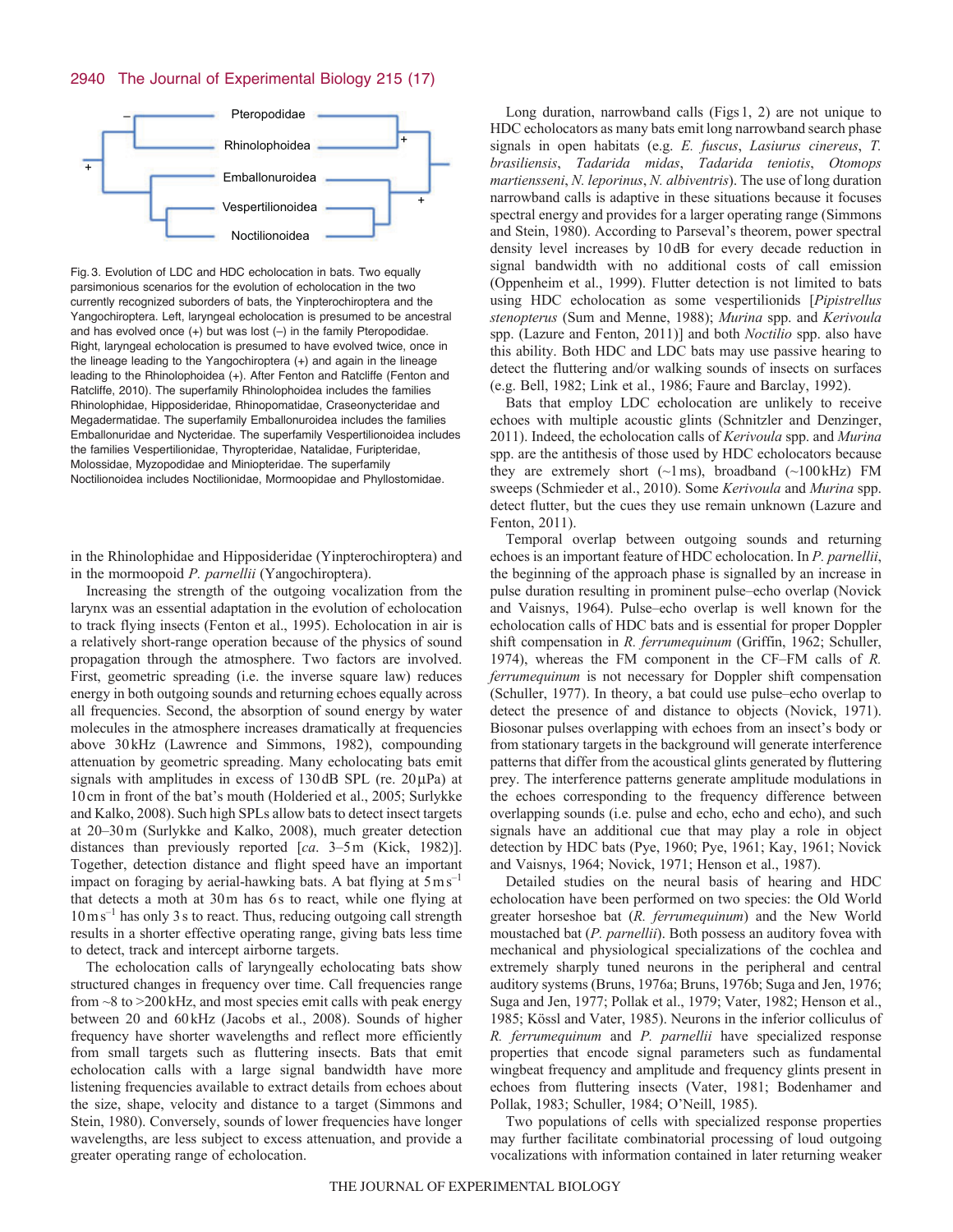echoes. These are delay-tuned and duration-tuned neurons. Delaytuned neurons are found in the inferior colliculus and cortex of both LDC and HDC bats, and are thought to be important for extracting information about target range/distance (O'Neill and Suga, 1979; Sullivan, 1982; Schuller et al., 1991; Casseday et al., 1994; Yan and Suga, 1996; Galazyuk and Feng, 1997; Portfors and Wenstrup, 1999). Delay-tuned neurons show a facilitated response and fire maximally when the timing (delay) between two sounds – the outgoing pulse and returning echo – corresponds to the cell's best delay. Duration-tuned neurons are temporally selective cells that respond only when signals of the correct frequency are presented at a specific duration (Faure et al., 2003). Duration-tuned neurons are also tuned in frequency and some are tuned to stimulus amplitude (Fremouw et al., 2005). Because duration-tuned neurons are found in both echolocating and non-echolocating vertebrates, the ability to echolocate cannot be a prerequisite for the evolution of duration selectivity in bats. Nevertheless, this does not preclude a functional role for duration tuning in the neural basis of echolocation (Sayegh et al., 2011; Aubie et al., 2012). Durationtuned neurons have also been reported from the inferior colliculus of LDC and HDC bats, and in both New World and Old World species (e.g. Casseday et al., 1994; Fuzessery and Hall, 1999; Mora and Kössl, 2004; Luo et al., 2008; Macías et al., 2011).

In short, the brains of echolocating bats have populations of neurons that fire action potentials only in response to stimuli that possess a specific combination of signal duration, frequency, amplitude and/or delay. We hypothesize that this type of temporal–spectral–amplitude response selectivity may be crucial for locking on and tracking flying targets using echolocation.

#### **Advantages of HDC echolocation**

The preceding background demonstrates that, compared with LDC bats, the unique combination of features associated with HDC echolocation – long duration calls dominated by a CF component, an acoustic fovea and Doppler shift compensation – allowed bats to detect, lock onto and track fluttering insects. Therefore, we propose that HDC echolocation originated because it allowed hunting bats better access to nocturnal prey, especially in cluttered habitats. The difference in foraging effectiveness reflects the reality that HDC bats may acquire a stream of roughly 2–4 times as much information with the same number of call emissions as LDC bats (Fig.1; Table1). The longer duration calls of HDC bats also offer the potential for detecting multiple amplitude and frequency glints generated by fluttering insects. This hypothesis generates four specific and testable predictions.

First, compared with LDC bats, HDC echolocators should respond more often to presentations of fluttering insect targets, especially in areas with increased background clutter. By presenting artificial fluttering targets to foraging bats it is possible to assess the willingness of bats to investigate and attack such targets. By monitoring echolocation calls at the same time, researchers can compare the responses of HDC and LDC echolocators, and identify other strategies that bats may use to detect fluttering targets [e.g. LDC bats in the genera *Murina* and *Kerivoula* (Lazure and Fenton, 2011)].

Second, compared with LDC bats, HDC bats should be better able to exploit wingbeat signatures of fluttering insects and be more likely to show selective foraging. This prediction can be tested by identifying and comparing the diversity of insect prey in the diets of sympatric HDC and LDC bats. Specifically, this can be done using DNA barcodes obtained from insect fragments in faeces in areas where HDC and LDC bats forage sympatrically (Clare et al., 2009; Clare et al., 2011; Goertlitz et al., 2010). HDC bats are expected to take fewer prey species and show more consistent patterns of prey selection. Hipposiderids appear to feed heavily on moths (Habersetzer et al., 1984; Link et al., 1986). Moths should be preferred prey because many are soft-bodied, medium- to largesized insects and relatively slow flyers. Fluttering insects that have auditory deficits or that lack bat-detecting ears may be particularly easy targets for 'lock and track' echolocators (Faure and Hoy, 2000).

Third, if delay-tuned and duration-tuned neurons allow HDC bats to better lock onto and track fluttering insects, then the response physiology of these cells should differ between HDC and LDC echolocators. Delay-tuned and duration-tuned neurons occur in both HDC and LDC bats, suggesting a more general role in hearing and echolocation. We speculate that HDC bats should have delay-tuned and duration-tuned neurons tuned to longer pulse intervals and signal durations than LDC bats (e.g. Schuller et al., 1991; Mora and Kössl, 2004; Luo et al., 2008). Moreover, the bandwidth of the frequency tuning curves of duration-tuned and delay-tuned neurons should be narrower in HDC bats, with a high proportion of neurons tuned at or just above the CF resting frequency.

Fourth, HDC bats should spend proportionally more time foraging for insects in cluttered habitats than LDC bats of comparable body size, wing morphology and flight characteristics. In acoustically cluttered habitats, we expect HDC echolocators to have an advantage over most LDC echolocators in detecting, tracking and identifying fluttering insect prey, but this prediction applies only to bats using echolocation to detect prey in cluttered habitats.

There are many records of bats attacking airborne, insect-sized targets, from small pebbles to dry flies used in fishing (Acharya and Fenton, 1992; Barclay and Brigham, 1994). This raises the question: do HDC echolocators sometimes behave as if they were LDC echolocators? If so, like many LDC echolocators, they should sometimes detect, track and attack airborne, non-fluttering insectsized prey. However, if HDC echolocators are primed to respond to fluttering targets, then we predict that they will not attempt to attack airborne but non-fluttering targets. Field and flight room observations suggest the latter may be the case (Bell and Fenton, 1984; Jacobs et al., 2008), as some HDC bats did not track aerial insect-sized targets whose wings were not moving (Goldman and Henson, 1977; Link et al., 1986).

#### **Disadvantages of HDC echolocation**

One obvious disadvantage of using HDC echolocation arises because this strategy involves broadcasting calls over a longer period of time, an important feature for glint detection. Longer duration calls contain more energy, which can increase information leakage and make HDC echolocation signals more conspicuous to conspecifics, predators and prey (Faure et al., 1990; Jacobs et al., 2008). Longer duration calls are presumably more expensive to produce than shorter duration calls of the same frequency. Kingston and Rossiter recognized the potential impact on communication of the echolocation calls used by HDC bats (Kingston and Rossiter, 2004). Focusing signal energy into a narrower bandwidth can also make HDC calls more conspicuous to insects with hearing-based defences (Jacobs et al., 2008). Because the peak spectral frequencies of bats using HDC echolocation are often higher than those using LDC echolocation, the costs of emitting longer duration signals may be offset by the benefits of shifting peak energy to higher frequencies. The ears of bat-detecting insects are typically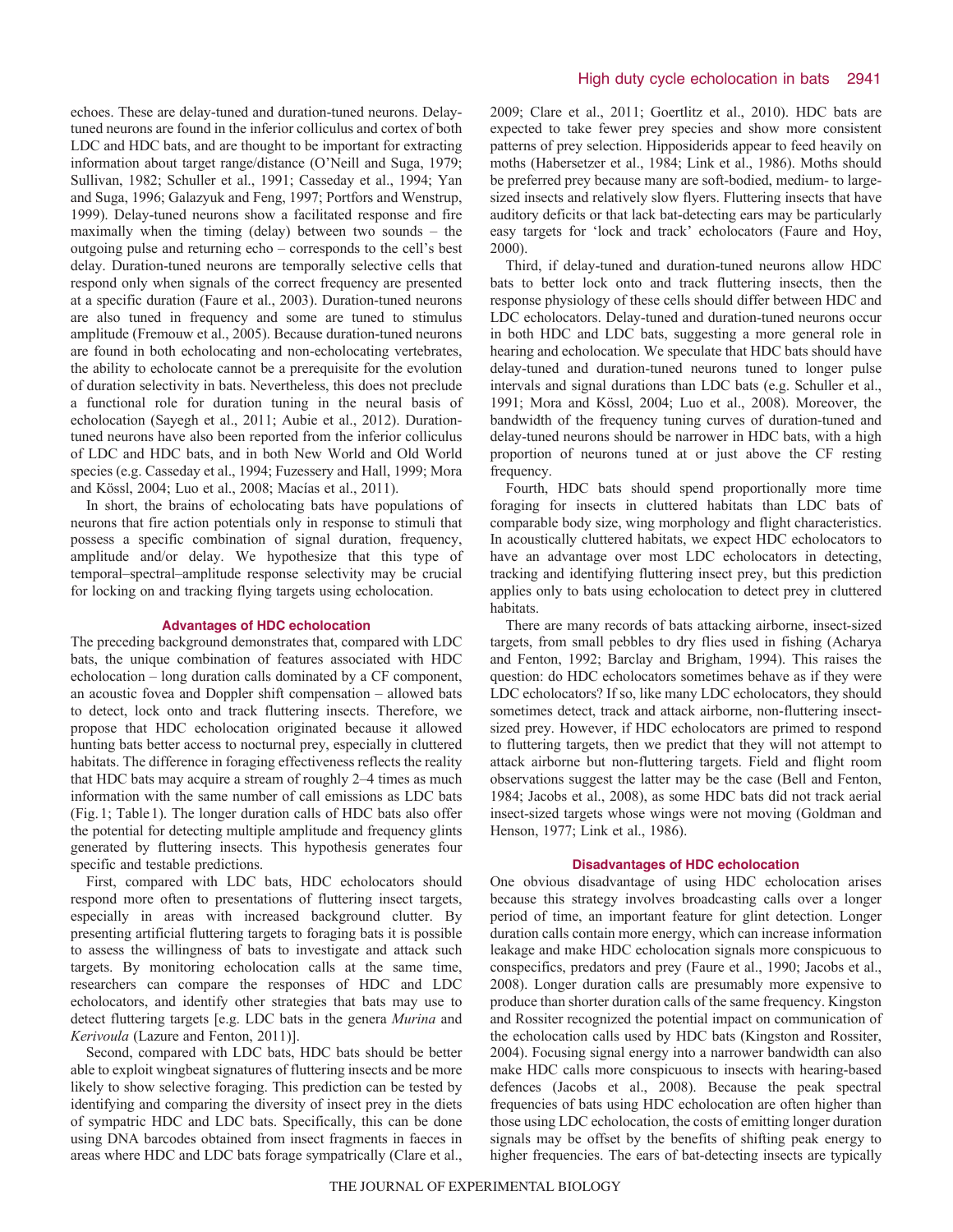most sensitive to sound frequencies ranging from 20 to 60kHz, which may explain the prevalence of higher frequency sounds in the echolocation calls of HDC bats (Jones, 1999) and supports Fullard's (Fullard, 1987) allotonic frequency hypothesis (e.g. Pavey and Burwell, 1998; Jacobs, 2000). Once an HDC bat has locked onto a flying target, it may be less vulnerable to evasive manoeuvres of prey compared with an LDC bat, in part because of the absence of long intervals between successive target echoes.

The specialization of the thoracic skeleton in some species of HDC echolocators suggests that a high duty cycle approach requires a different pattern and rhythm of respiration than LDC echolocation. It remains to be determined whether the broad flat ribs characteristic of rhinolophids and hipposiderids are morphological specializations associated with HDC echolocation (Desroche et al., 2007). Data on the cost of echolocation call production are all from LDC species (Speakman and Racey, 1991).

The prevalence of LDC echolocation among insectivorous bats demonstrates that this approach to detecting and tracking prey is successful and works well in most situations. There is no evidence of an HDC species adopting an LDC echolocation strategy, although some bats (e.g. *Molossus* spp., *M. temminckii*, *Noctilio* spp.) may alternate between an LDC- and HDC-like signalling strategy (Table1). The fundamental dichotomy between the strategies may come down to more time-focused (HDC) *versus* frequency-focused (LDC) analyses by the brains of echolocators. More specific details about patterns of habitat use are required to demonstrate any foraging advantage accruing to HDC bats, especially in cluttered environments.

#### **Evolution of bats**

The origin and evolution of flight and echolocation in bats remains a topic of debate (e.g. Fenton et al., 1995; Simmons and Geisler, 1998; Speakman, 2001; Schnitzler et al., 2004). Powered flight is a diagnostic feature that sets bats apart from all other mammals. The evolution of echolocation has profoundly influenced the diversification of Chiroptera, but the ability to echolocate is neither diagnostic of nor unique to bats. Post-cranial anatomy of the earliest known fossil bat, *Onychonycteris finneyi*, reveals that this Eocene species could fly, but whether it could echolocate is unclear (Simmons et al., 2008; Veselka et al., 2010a; Veselka et al., 2010b). There are three points of view about the origin of flight and echolocation in bats: (1) that flight evolved first, giving the ancestors of bats increased mobility in forested/cluttered habitats (Simmons and Geisler, 1998); (2) that echolocation evolved first, giving the gliding ancestors of bats access to a previously underexploited food source (nocturnal flying insects) in forested/cluttered habitats (Fenton et al., 1995); and (3) that echolocation and flight co-evolved because coordinating the production of repetitive, high amplitude vocalizations with the downstroke of flight reduced the overall costs of sound production (Speakman and Racey, 1991). The possible origins of echolocation in bats has been the topic of some discussion and has repercussions for interpreting chiropteran phylogeny and evolutionary divergence (Teeling, 2009; Simmons et al., 2010; Veselka et al., 2010b).

We agree with the view that the ancestors of bats hunted from perches and glided in pursuit of flying insects that were detected and tracked using LDC laryngeal echolocation. HDC echolocation calls developed as a specialized extension of using long, narrowband echolocation calls that improved the ability of bats with powered flight to detect, lock onto and track flying prey, probably in areas of high clutter. The evolution of HDC echolocation involves considerable anatomical and physiological

specialization over and above LDC echolocation, and this may account for its relative scarcity among insectivorous bats (~160 HDC *versus* ~900 LDC species). Additional phylogenetic reconstructions and comparative studies are needed to better understand and estimate the pattern of adaptations favouring the evolution of HDC echolocation in bats.

#### **ACKNOWLEDGEMENTS**

We dedicate this paper to the memories of Eli (E. K. V.) Kalko and Björn (B. M.) Siemers who left the world of bat research far too soon. We thank Louis Lazure, Liam McGuire and Mark Skowronski for discussions about this hypothesis without implying that they agree with it. We are grateful to Signe Brinkløv, Kayleigh Fawcett, Ying-Yi Ho, Elisabeth Kalko, Winston Lancaster, Björn Siemers, Michael Smotherman and Kirstin Übernickel for providing recordings of additional tropical and European species. We thank Natalie Cheng for help with sound analyses, and Amanda Adams, Beth Clare, Matthew Emrich, Erin Fraser, Rachel Hamilton, Colin Hayward, Meredith Jantzen and two anonymous reviewers for commenting on earlier drafts of the manuscript.

#### **FUNDING**

Our research on bats is supported by Discovery and Research Tools and Instrumentation Grants from the Natural Sciences and Engineering Research Council of Canada (M.B.F., P.A.F.), the Canada Foundation for Innovation and Ontario Innovation Trust (P.A.F.), and the Danish Natural Sciences Research Council (J.M.R.).

#### **REFERENCES**

- **Acharya, L. and Fenton, M. B.** (1992). Echolocation behaviour of vespertilionid bats (*Lasiurus cinereus* and *Lasiurus borealis*) attacking airborne targets including arctiid moths. *Can. J. Zool.* **70**, 1292-1298.
- **Aubie, B., Sayegh, R. and Faure, P. A.** (2012). Duration tuning across vertebrates. *J. Neurosci.* **32**, 6373-6390.
- **Barclay, R. M. R. and Brigham, R. M.** (1994). Constraints on optimal foraging: a field test of prey discrimination by echolocating insectivorous bats. *Anim. Behav.* **48**, 1013-1021.
- **Bell, G. P.** (1982). Behavioral and ecological aspects of gleaning by a desert insectivorous bat, *Antrozous pallidus* (Chiroptera: Vespertilionidae). *Behav. Ecol. Sociobiol.* **10**, 217-223.
- **Bell, G. P. and Fenton, M. B.** (1984). The use of Doppler-shifted echoes as a flutter detection and clutter rejection system: the echolocation and feeding behavior of *Hipposideros ruber* (Chiroptera: Hipposideridae). *Behav. Ecol. Sociobiol.* **15**, 109- 114.
- **Bodenhamer, R. D. and Pollak, G. D.** (1983). Response characteristics of single units in the inferior colliculus of mustache bats to sinusoidal frequency modulated signals. *J. Comp. Physiol. A* **153**, 67-79.
- **Bruns, V.** (1976a). Peripheral auditory tuning for fine frequency analysis by the CF-FM bat, *Rhinolophus ferrumequinum*. I. Mechanical specializations of the cochlea. *J. Comp. Physiol. A* **106,** 77-86.
- **Bruns, V.** (1976b). Peripheral auditory tuning for fine frequency analysis by the CF-FM bat, *Rhinolophus ferrumequinum*. II. Frequency mapping in the cochlea. *J. Comp. Physiol. A* **106**, 87-97.
- **Buchler, E. R.** (1976). The use of echolocation by the wandering shrew, *Sorex vagrans. Anim. Behav.* **24**, 858-873.
- **Casseday, J. H., Ehrlich, D. and Covey, E.** (1994). Neural tuning for sound duration: role of inhibitory mechanisms in the inferior colliculus. *Science* **264**, 847-850.
- **Clare, E., Fraser, E., Braid, H., Fenton, M. B. and Hebert, P.** (2009). Unravelling complex food webs with simple molecules: a generalist predator the eastern red bat (*Lasiurus borealis*) and its arthropod prey. *Mol. Ecol.* **18**, 2532-2542.
- **Clare, E. L., Barber, B. R., Sweeney, B. W., Hebert, P. D. N. and Fenton, M. B.** (2011). Eating local: influences of habitat on the diet of little brown bats (*Myotis lucifugus*). *Mol. Ecol.* **20**, 1772-1780.
- **Desroche, K., Fenton, M. B. and Lancaster, W. C.** (2007). Echolocation and the thoracic skeletons of bats: a comparative morphological study. *Acta Chiropt.* **9**, 483- 494.
- **Elemans, C. P. H., Mead, A. F., Jakobsen, L. and Ratcliffe, J. M.** (2011). Superfast muscles set maximum call rate in echolocating bats. *Science* **333**, 1885-1888.
- **Faure, P. A. and Barclay, R. M. R.** (1992). The sensory basis of prey detection by the long-eared bat, *Myotis evotis*, and the consequences for prey selection. *Anim. Behav.* **44**, 31-39.
- **Faure, P. A. and Hoy, R. R.** (2000). Auditory symmetry analysis. *J. Exp. Biol.* **203**, 3209-3223.
- **Faure, P. A., Fullard, J. H. and Barclay, R. M. R.** (1990). The response of tympanate moths to the echolocation calls of a substrate gleaning bat, *Myotis evotis. J. Comp. Physiol. A* **166**, 843-849.
- **Faure, P. A., Fremouw, T., Casseday, J. H. and Covey, E.** (2003). Temporal masking reveal properties of sound-evoked inhibition in duration-tuned neurons of the inferior colliculus. *J. Neurosci.* **23**, 3052-3065.
- **Fenton, M. B. and Ratcliffe, J. M.** (2010). Bats. *Curr. Biol.* **20**, R1060-R1062.
- **Fenton, M. B., Audet, D., Obrist, M. K. and Rydell, J.** (1995). Signal strength, timing and self-deafening: the evolution of echolocation in bats. *Paleobiology* **21**, 229-242.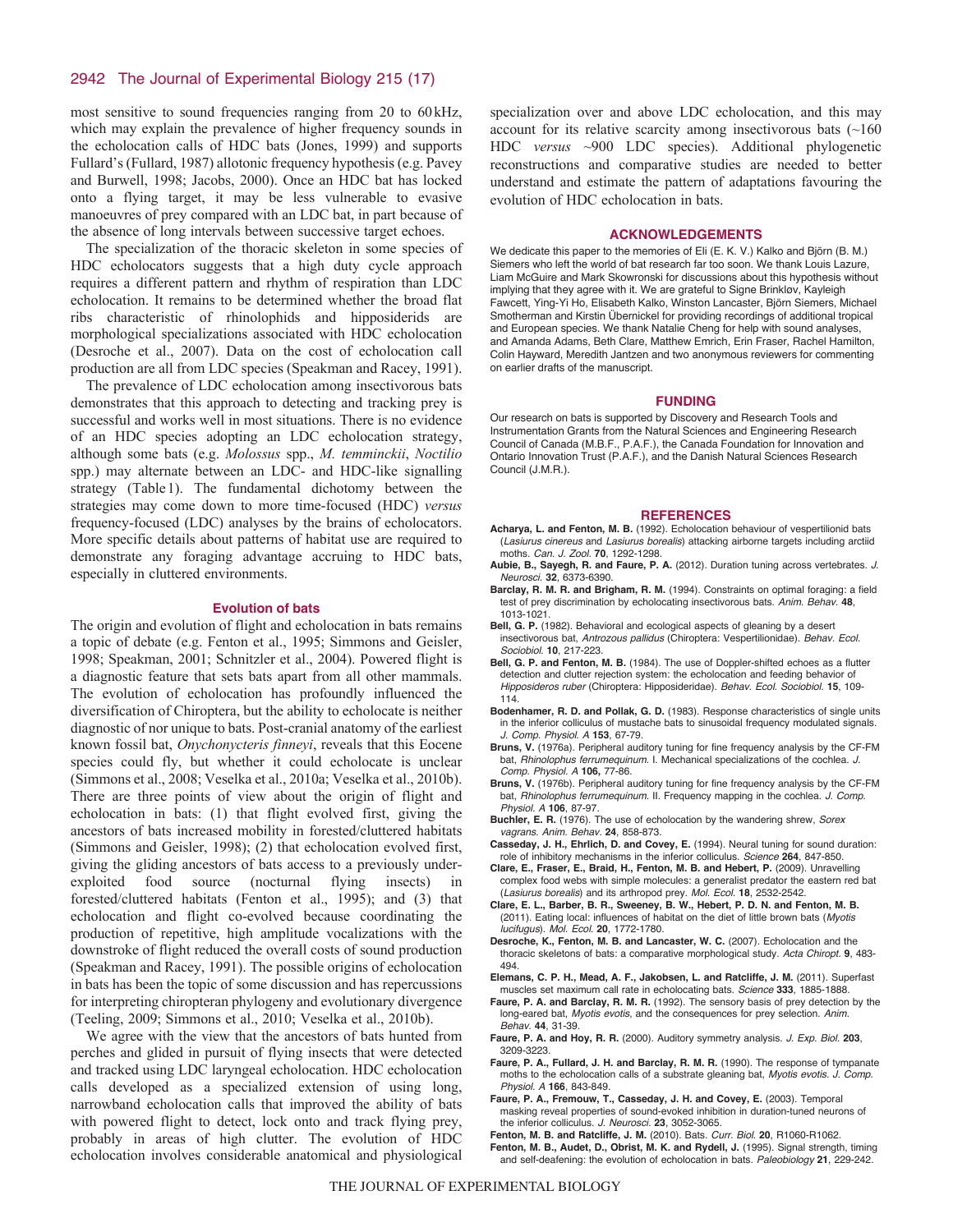- **Fremouw, T., Faure, P. A., Casseday, J. H. and Covey, E.** (2005). Duration selectivity of neurons in the inferior colliculus of the big brown bat: tolerance to changes in sound level. *J. Neurophysiol.* **94**, 1869-1878.
- **Fullard, J. H.** (1987). Sensory ecology and neuroethology of moths and bats: interactions in a global perspective. In *Recent Advances in the Study of Bats* (ed. M. B. Fenton, P. A. Racey and J. M. V. Rayner), pp. 244-273. Cambridge, UK: Cambridge University Press.
- **Fuzessery, Z. M. and Hall, J. C.** (1999). Sound duration selectivity in the pallid bat inferior colliculus. *Hear. Res.* **137**, 137-154.
- **Gaioni, S. J., Riquimaroux, H. and Suga, N.** (1990). Biosonar behavior of mustached bats swung on a pendulum prior to cortical ablation. *J. Neurophysiol.* **64**, 1801-1817.
- **Galazyuk, A. V. and Feng, A. S.** (1997). Encoding of sound duration by neurons in the auditory cortex of the little brown bat, *Myotis lucifugus. J. Comp. Physiol. A* **180**, 301-311.
- **Goertlitz, H. R., ter Hosfstede, H. M., Zeale, M. R. K., Jones, G. and Holderied, M. W.** (2010). An aerial hawking bat uses stealth echolocation to counter moth hearing. *Curr. Biol.* **20**, 1568-1572.
- **Goldman, L. J. and Henson, O. W., Jr** (1977). Prey recognition and selection by the constant frequency bat, *Pteronotus p. parnellii. Behav. Ecol. Sociobiol.* **2**, 411-419.
- **Gould, E.** (1965). Evidence for echolocation in the Tenrecidae of Madagascar. *Proc. Am. Philos. Soc.* **109**, 352-360.
- **Griffin, D. R.** (1944). Echolocation by blind men and radar. *Science* **100**, 589-590. **Griffin, D. R.** (1958). *Listening in the Dark*. New Haven, CT: Yale University Press.
- **Griffin, D. R.** (1962). Comparative studies of the orientation sounds of bats. *Symp.*
- *Zool. Soc. London*, **7**, 61–72.
- **Griffin, D. R., Novick, A. and Kornfield, M.** (1958). The sensitivity of echolocation in the fruit bat, *Rousettus. Biol. Bull.* **115**, 107-113.
- **Griffin, D. R., Webster, F. A. and Michael, C. R.** (1960). The echolocation of flying insects by bats. *Anim. Behav.* **8**, 141-154.
- **Guillén-Servent, A. and Ibáñez, C.** (2007). Unusual echolocation behaviour in a small molossid bat, *Molossops temminckii*, that forages near background clutter. *Behav. Ecol. Sociobiol.* **61**, 1599-1613.
- **Habersetzer, J., Schuller, G. and Neuweiler, G.** (1984). Foraging behavior and Doppler shift compensation in echolocating hipposiderid bats, *Hipposideros bicolor* and *Hipposideros speoris. J. Comp. Physiol. A* **155**, 559-567.
- Henry, K. R. (1999). Noise improves transfer of near-threshold, phase-locked activity of the cochlear nerve: evidence for stochastic resonance? *J. Comp. Physiol. A* **184**, 577-584.
- **Henson, O. W., Jr, Schuller, G. and Vater, M.** (1985). A comparative study of the physiological properties of the inner ear in Doppler shift compensating bats (*Rhinolophus rouxi* and *Pteronotus parnellii). J. Comp. Physiol. A* **157**, 587-597.
- **Henson, O. W., Jr, Bishop, A., Keating, A., Kobler, J., Henson, M., Wilson, B. and Hansen, R.** (1987). Biosonar imaging of insects by *Pteronotus p. parnellii*, the
- mustached bat. *Natl. Geogr. Res.* **3**, 82-101. **Hiryu, S., Katsura, K., Lin, L.-K., Riquimaroux, H. and Watanabe, Y.** (2005). Doppler-shift compensation in the Taiwanese leaf-nosed bat (*Hipposideros terasensis*) recorded with a telemetry microphone system during flight. *J. Acoust. Soc. Am.* **118**, 3927-3933.
- **Hiryu, S., Shiori, Y., Hosokawa, T., Riquimaroux, H. and Wantabe, Y.** (2008). Onboard telemetry of emitted sounds from free-flying bats: compensation for velocity and distance stabilizes echo frequency and amplitude. *J. Comp. Physiol. A* **194**, 841-851.
- **Holderied, M. W. and von Helversen, O.** (2003). Echolocation range and wingbeat period match in aerial-hawking bats. *Proc. Biol. Sci.* **270**, 2293-2299.
- **Holderied, M. W., Korine, C., Fenton, M. B., Parsons, S., Robinson, S. and Jones, G.** (2005). Echolocation call intensity in the aerial hawking bat *Eptesicus bottae* (Vespertilionidae) studied using stereo videogrammetry. *J. Exp. Biol.* **208**, 1321- 1327.
- **Jacobs, D. S.** (2000). Community level support for the allotonic frequency hypothesis. *Acta Chiropt.* **2**, 197-204.
- **Jacobs, D. S., Ratcliffe, J. M. and Fullard, J. H.** (2008). Beware of bats, beware of birds: the auditory responses of eared moths to bat and bird predation. *Behav. Ecol.* **19**, 1333-1342.
- **Jakobsen, L. and Surlykke, A.** (2010). Vespertilionid bats control the width of their biosonar sound beam dynamically during prey pursuit. *Proc. Natl. Acad. Sci. USA* **107**, 13930-13935.
- **Jen, P. H.-S. and Kamada, T.** (1982). Analysis of orientation signals emitted by the CF-FM bat, *Pteronotus p. parnellii* and the FM bat, *Eptesicus fuscus* during avoidance of moving and stationary obstacles. *J. Comp. Physiol. A* **148**, 389-398.
- **Jen, P. H.-S. and Suga, N.** (1976). Coordinated activities of middle-ear and laryngeal muscles in echolocating bats. *Science* **191**, 950-952.
- **Jones, G.** (1999). Scaling of echolocation calls parameters in bats. *J. Exp. Biol.* **202**, 3359-3367.
- **Jones, G. and Rayner, J. M. V.** (1989). Foraging behaviour and echolocation of wild horseshoe bats *Rhinolophus ferrumequinum* and *R. hipposideros* (Chiroptera: Rhinolophidae). *Behav. Ecol. Sociobiol.* **25**, 183-191.
- **Kalko, E. K. V. and Schnitzler, H.-U.** (1989). The echolocation and hunting behavior of Daubenton's bat, *Myotis daubentoni. Behav. Ecol. Sociobiol.* **24**, 225-238.
- **Kalko, E. K. V., Schnitzler, H.-U., Kaipf, I. and Grinnell, A. D.** (1998). Echolocation and foraging behavior of the lesser bulldog bat, *Noctilio albiventris*: preadaptations for piscivory? *Behav. Ecol. Sociobiol.* **42**, 305-319.
- **Kay, L.** (1961). Perception of distance in animal echolocation. *Nature* **190**, 361-362. **Kick, S. A.** (1982). Target-detection by the echolocating bat, *Eptesicus fuscus. J. Comp. Physiol. A* **145**, 431-435.
- **Kick, S. A. and Simmons, J. A.** (1984). Automatic gain control in the bat's sonar
- receiver and the neuroethology of echolocation. *J. Neurosci.* **4**, 2725-2737. **Kingston, T. and Rossiter, S. J.** (2004). Harmonic-hopping in Wallacea's bats. *Nature* **429**, 654-657.
- **Kober, R. and Schnitzler, H.-U.** (1990). Information in sonar echoes of fluttering insects available for echolocating bats. *J. Acoust. Soc. Am.* **87**, 882-896.
- **Kobler, J. B., Wilson, B. S., Henson, O. W., Jr and Bishop, A. L.** (1985). Echo intensity compensation by echolocating bats. *Hear. Res.* **20**, 99-108.
- **Koselj, K., Schnitzler, H.-U. and Siemers, B. M.** (2011). Horseshoe bats make adaptive prey selection decisions informed by echo cues. *Proc. Biol. Sci.* **278**, 3034- 3041.
- **Kössl, M. and Vater, M.** (1985). The cochlear frequency map of the mustache bat, *Pteronotus parnellii. J. Comp. Physiol. A* **157**, 687-697.
- **Lawrence, B. D. and Simmons, J. A.** (1982). Measurements of atmospheric attenuation at ultrasonic frequencies and the significance for echolocation by bats. *J. Acoust. Soc. Am.* **71**, 585-590.
- **Lazure, L. and Fenton, M. B.** (2011). High duty cycle echolocation and prey detection by bats. *J. Exp. Biol.* **214**, 1131-1137.
- **Link, A., Marimuthu, G. and Neuweiler, G.** (1986). Movement as a specific stimulus for prey catching behaviour in rhinolophid and hipposiderid bats. *J. Comp. Physiol. A* **159**, 403-413.
- **Luo, F., Metzner, W., Wu, F. J., Zhang, S. Y. and Chen, Q. C.** (2008). Durationsensitive neurons in the inferior colliculus of horseshoe bats: adaptations for using CF-FM echolocation pulses. *J. Neurophysiol.* **99**, 284-296.
- **Macías, S., Mora, E. C., Hechavarría, J. C. and Kössl, M.** (2011). Duration tuning in the inferior colliculus of the mustached bat. *J. Neurophysiol.* **106**, 3119-3128.
- **Mora, E. and Kössl, M.** (2004). Ambiguities in sound-duration selectivity by neurons in the inferior colliculus of the bat *Molossus molossus* from Cuba. *J. Neurophysiol.* **91**, 2215-2226.
- **Moss, C. F. and Schnitzler, H.-U.** (1995). Behavioral studies of auditory information processing. In *Hearing by Bats* (ed. A. N. Popper and R. R. Fay), pp. 87-145. New York, NY: Springer-Verlag.
- **Neuweiler, G.** (1990). Auditory adaptations for prey capture in echolocating bats. *Physiol. Rev.* **70**, 615-641.
- **Neuweiler, G., Metzner, W., Heilmann U., Rübsamen, R., Eckrich, M. and Costa, H. H.** (1987). Foraging behaviour and echolocation in the rufous horseshoe bat (*Rhinolophus rouxi*) of Sri Lanka. *Behav. Ecol. Sociobiol.* **20**, 53-67.
- **Novick, A.** (1971). Echolocation in bats: some aspects of pulse design. *Am. Sci.* **59**, 198-209.
- **Novick, A. and Vaisnys, J. R.** (1964). Echolocation of flying insects by the bat, *Chilonycteris parnellii. Biol. Bull.* **127**, 478-488.
- **O'Neill, W. E.** (1985). Responses to pure tones and linear FM components of the CF-FM biosonar signal by single units in the inferior colliculus of the mustache bat. *J. Comp. Physiol. A* **157**, 797-815.
- **O'Neill, W. E. and Suga, N.** (1979). Target range-sensitive neurons in the auditory cortex of the mustache bat. *Science* **203**, 69-73.
- **Oppenheim, A. V., Schafer, R. W. and Buck, J. R.** (1999). *Discrete-Time Signal Processing*. Garden City, NY: Prentice-Hall.
- **Ostwald, J.** (1984). Tonotopical organization and pure tone response charactheristics of single units in the auditory cortex of the greater horseshoe bat. *J. Comp. Physiol. A* **155**, 821-834.
- **Pavey, C. R. and Burwell, C. J.** (1998). Bat predation on eared moths: a test of the allotonic frequency hypothesis. *Oikos* **81**, 143-151.
- **Pollak, G., Henson, O. W., Jr and Novick, A.** (1972). Cochlear microphonic
- audiograms in the ʻpure tone' bat *Chilonycteris parnellii parnellii. Science* **176**, 66-68. **Pollak, G., Henson, O. W., Jr and Johnson, R.** (1979). Multiple specializations in the peripheral auditory system of the CF-FM bat, *Pteronotus parnellii. J. Comp. Physiol. A* **131**, 255-266.
- **Pollak, G. D. and Casseday, J. H.** (1989). *The Neural Basis of Echolocation in Bats*. Berlin, Germany: Springer-Verlag.
- **Portfors, C. V. and Wenstrup, J. J.** (1999). Delay-tuned neurons in the inferior colliculus of the mustached bat: implications for analyses of target distance. *J. Neurophysiol.* **82**, 1326-1338.
- **Pye, J. D.** (1960). A theory of echolocation by bats. *J. Laryngol. Otol.* **74**, 718-729.
- **Pye, J. D.** (1961). Perception of distance in animal echolocation. *Nature* **190**, 362-363.

**Pye, J. D. and Roberts, L. H.** (1970). Ear movements in a hipposiderid bat. *Nature* **225**, 285-286.

**Roverud, R. C. and Grinnell, A. D.** (1985). Frequency tracking and Doppler shift compensation in response to an artificial CF/FM echolocation sound in the CF/FM bat, *Noctilio albiventris. J. Comp. Physiol. A* **156**, 471-475.

**Rübsamen, R., Neuweiler, G. and Sripathi, K.** (1988). Comparative collicular tonotopy in two bat species adapted to movement detection, *Hipposideros speoris* and *Megaderma lyra*. *J. Comp. Physiol. A* **163**, 271-285.

- **Sayegh, R., Aubile, B. and Faure, P. A.** (2011). Duration tuning in the auditory midbrain of echolocating and non-echolocating vertebrates. *J. Comp. Physiol. A* **197**, 571-583.
- **Schmieder, D. A., Kingston, T., Hashim, R. and Siemers, B. M.** (2010). Breaking the trade-off: rainforest bats maximize bandwidth and repetition rate of echolocation calls as they approach prey. *Biol. Lett.* **6**, 604-609.
- **Schnitzler, H.-U.** (1968). Die Ultraschall-Ortungslaute der Hufeisen-Fledermäuse (Chiroptera-Rhinolophidae) in verschiedenen Orientierungssituationen. *Zeitschrift für vergleichended*. *Physiologie* **57**, 376-408.
- **Schnitzler, H.-U.** (1970). Echoortung bei der Fledermaus *Chilonycteris rubiginosa. Zeitschrift für vergleichended*. *Physiologie* **68**, 25-38.
- Schnitzler, H.-U. (1973). Control of Doppler shift compensation in the greater horseshoe bat, *Rhinolophus ferrumequinum. J. Comp. Physiol. A* **82**, 79-92.
- **Schnitzler, H.-U.** (1987). Echoes of fluttering insects: information for echolocating bats. In *Recent Advances in the Study of Bats* (ed. M. B. Fenton, P. A. Racey and J. M. V. Rayner), pp. 226-243. Cambridge, UK: Cambridge University Press.
- **Schnitzler, H.-U. and Denzinger, A.** (2011). Auditory fovea and Doppler shift compensation: adaptations for flutter detection in echolocating bats using CF-FM signals. *J. Comp. Physiol. A* **197**, 541-559.
- **Schnitzler, H.-U., Menne, D., Kober, R. and Heblich, K.** (1983). The acoustical image of fluttering insects in echolocating bats. In *Neuroethology and Behavioral Physiology* (ed. F. Huber and H. Markl), pp. 235-250. Berlin, Germany: Springer.